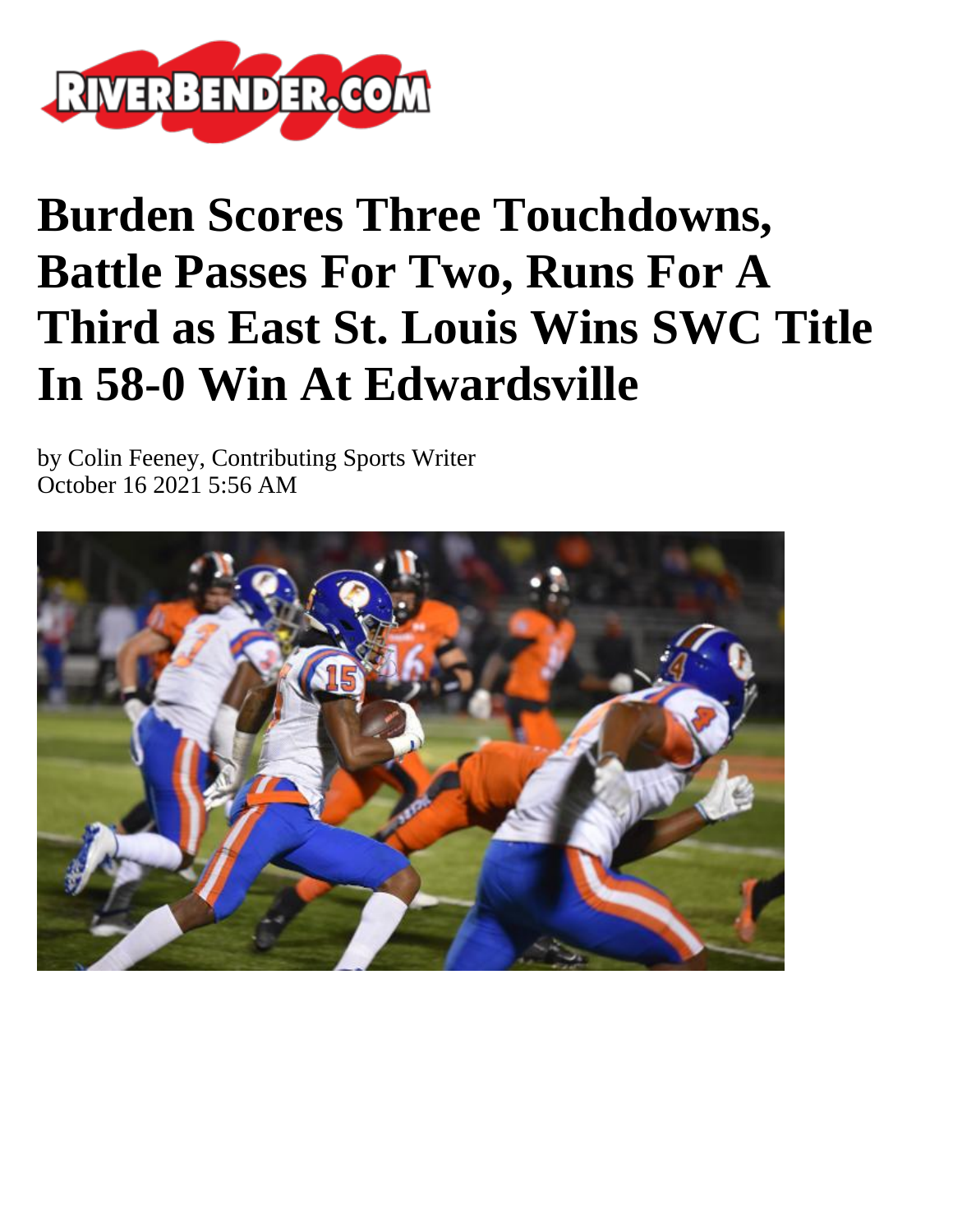

EDWARDSVILLE - Sophomore quarterback Robert "Pops" Battle threw twice to Luther Burden III for touchdowns, while Burden ran a punt back for a third score and running back Tyrone Martin scored twice as East St. Louis defeated Edwardsville 58-0 in a Southwestern Conference game Friday night at Tiger Stadium.

The win officially gave the Flyers the Southwestern Conference championship and the league's automatic IHSA playoff berth with the win, scoring 30 unanswered points in building a 38-0 halftime lead in going on to the win.

The Tigers hung in and played hard throughout, but East Side made things difficult throughout the night.

"I think you have to think about your assignments, and be able to execute against some very good athletes," said Edwardsville head coach Matt Martin. "So, who executed under pressure, who competed, who was physical?"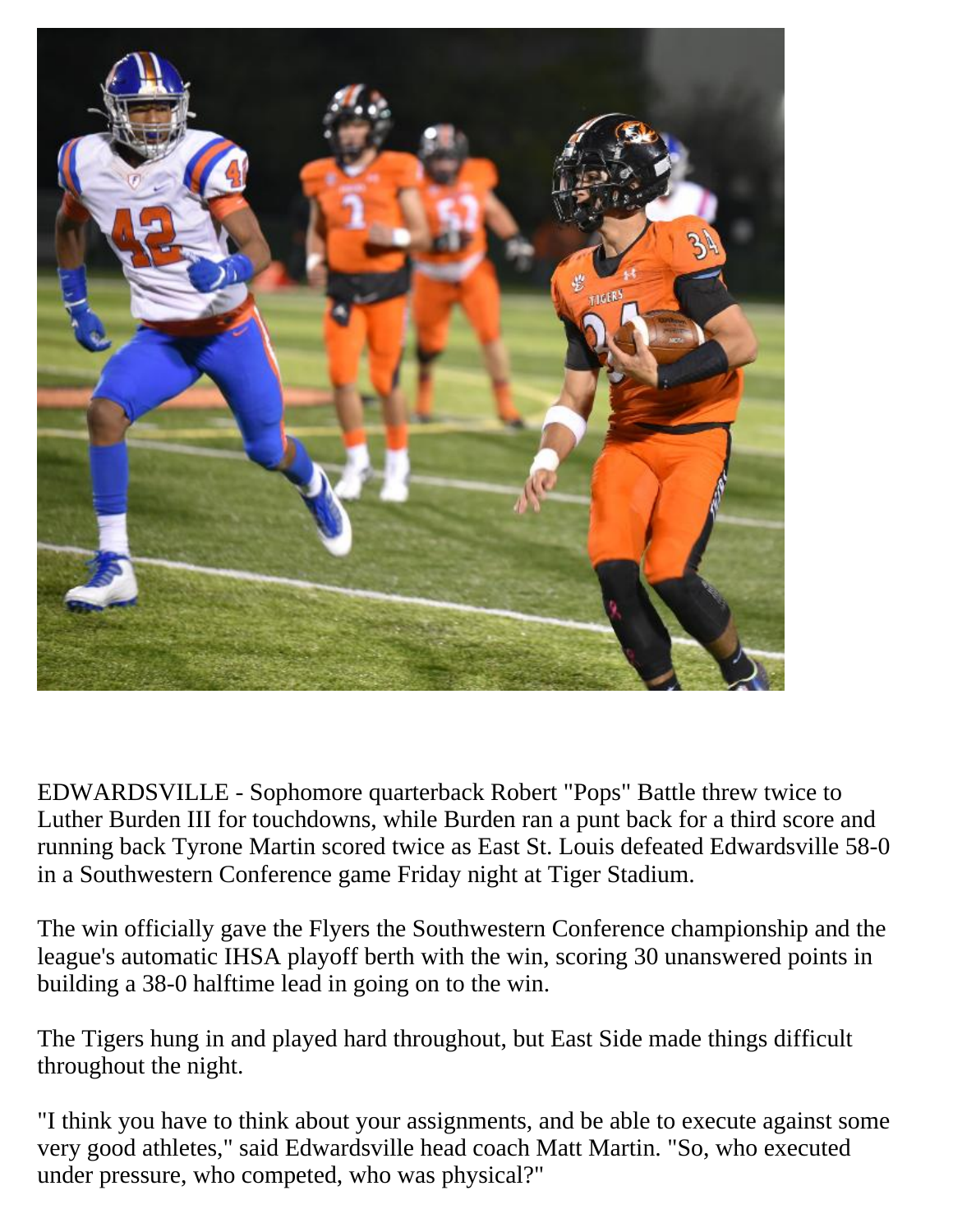The Flyers took advantage of great field position in building up their lead in the second quarter, with their powerful offense scoring three times in the period.

"We were disappointed," Martin said. "We made some mistakes. We understood if there was a bigger, stronger, faster issue. We were willing to accept that. But we made some mistakes, we hate giving up long plays for touchdowns when we're not doing what we're supposed to be doing."

The Tigers kept hanging in throughout and did some good things, but couldn't overcome the deficit.

"Yeah, there were some positives," Martin said. "I think we can use this to grow."

East Side held the Tigers' offense in check, and their defense was very good all night.

"It's definitely a strength of these guys," said Flyers' head coach Darren Sunkett. "They put in a lot of work during the off-season, and it's showing up now on Friday nights."

East Side was held on their first possession, but after that, never punted again during the game.

"A couple of mental breakdowns, that's all it was," Sunkett said. "Something we just had to clean up after that first drive. So I believe we just got into trouble on second down, and were forced to do some things we didn't want to do, and things like that happen. We rebounded, and we don't use (the punter) the rest of the game."

After the two teams exchanged punts to open the game, East Side went 55 yards on its second possession, with Battle hitting Burden with key passes, and Martin and Ali Wells gaining key first downs. Battle climaxed the drive with an 11-yard touchdown run with 6:24 left in the first to give the Flyers an 8-0 lead after Martin's two-point conversion run. On the next possession, East Side drove 87 yards in 13 plays, taking only 3:30 as Martin scored on a one-yard run to double the lead to 16-0 after the two-point conversion.

It only took the Flyers one play to score again on the next possession, as Battle got off a pass while falling down, hitting Burden in the back of the end zone with a great catch with 9:50 left in the first half to bring the score to 24-0 after the two-point convert. On the next possession, the Flyers took advantage of a short field, going 30 yards in six plays, with Wells scoring from 24 yards out on a good run to make the score 30-0 after the two-pointer was missed.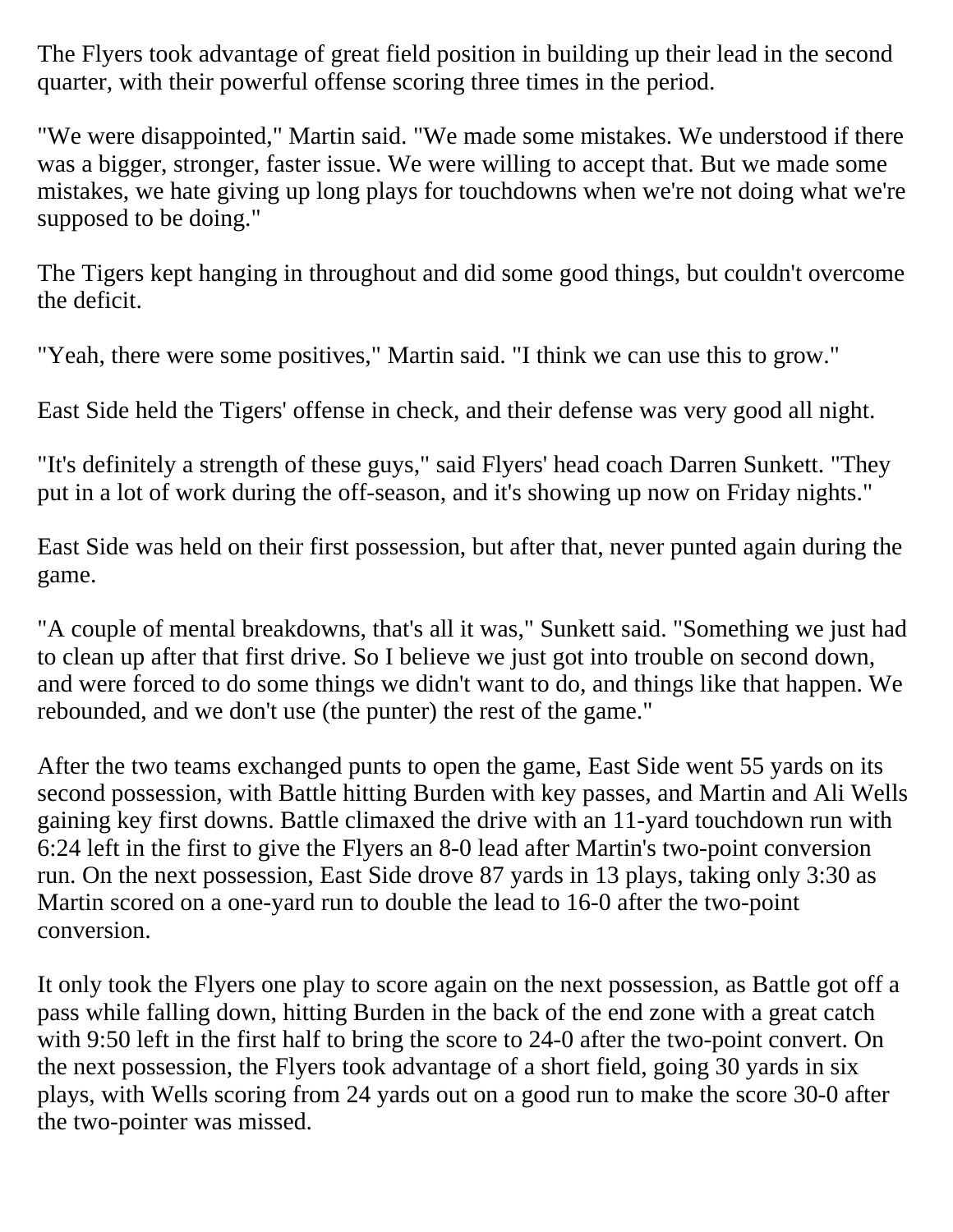The Flyers defense was shutting down the Edwardsville offense, and on the subsequent Tigers' possession, East Side scored a safety when a Tiger player was tackled in his own end zone, making the score 32-0, and on the possession following the free kick, Battle hit Burden from 20 yards out with 2:30 left in the first half, bringing the score to 38-0 for East Side at halftime.

On East Side's first second-half possession, Martin scored his second touchdown of the game on an 11-yard run down the left side to make the score 44-0, triggering the running clock rule for the remainder of the game. Burden scored his third touchdown of the game later in the period, taking a 42-yard punt return on a brilliant run into the end zone, and in the fourth quarter, Carson Boyd threw a 35-yard touchdown pass to Dejerrian Sadler, who made a great catch in the end zone to make the final 58-0 score.

The Tigers are now 5-3 and conclude the regular season next Friday at home against CBC in a 7 p.m. kickoff. The Flyers are now 7-1 and take to the road to play IMG Academy of Bradenton, Fla., in a 7 p.m. kickoff. Sunkett knows that his team will be ready to go when the postseason starts in two weeks.

"You look to grow, week in and week out throughout the season," Sunkett said, "and I feel like we're definitely growing. If we keep doing what we're doing, going into next week, going into the playoffs, we really feel like we've got a shot to win the Class 6A title."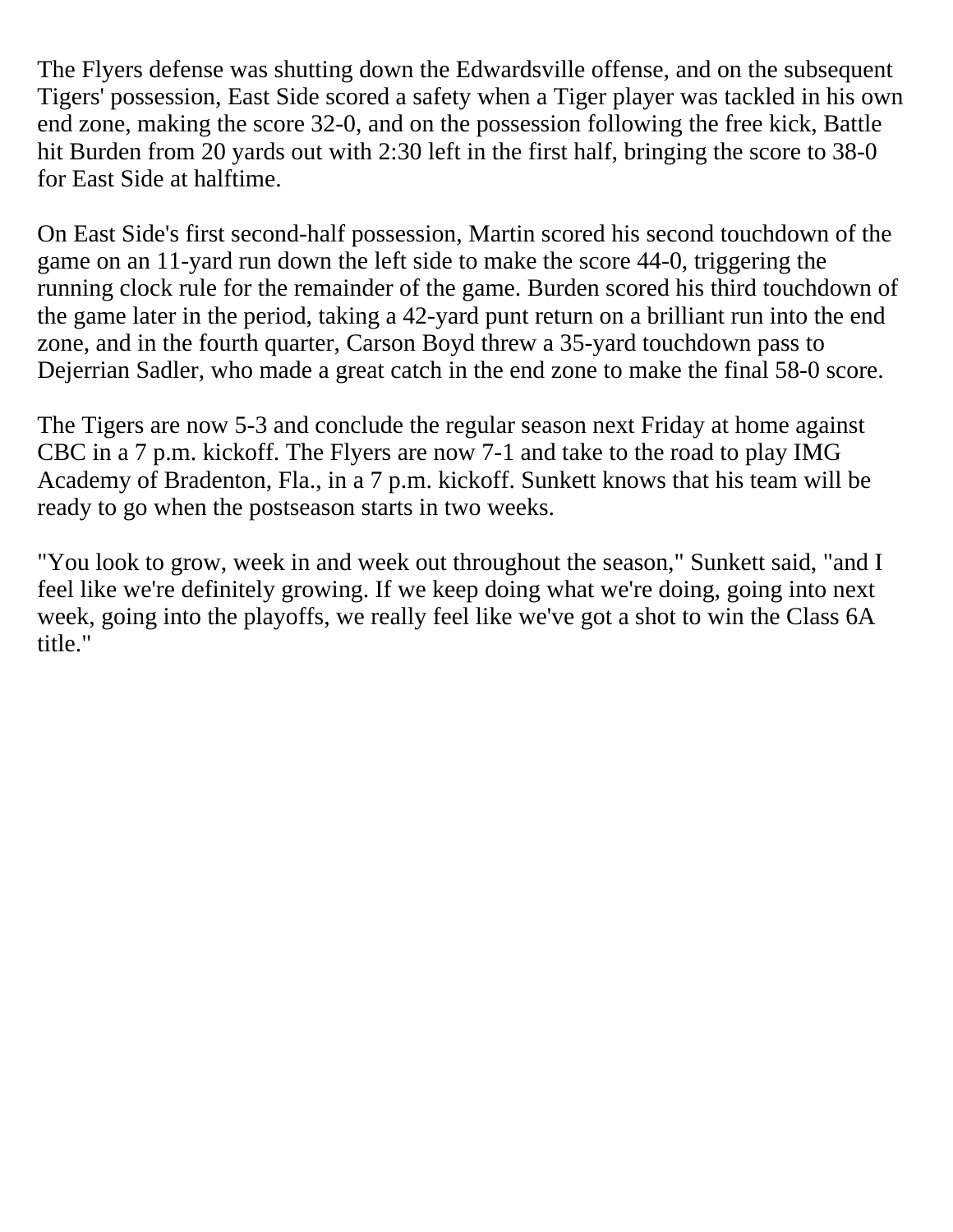